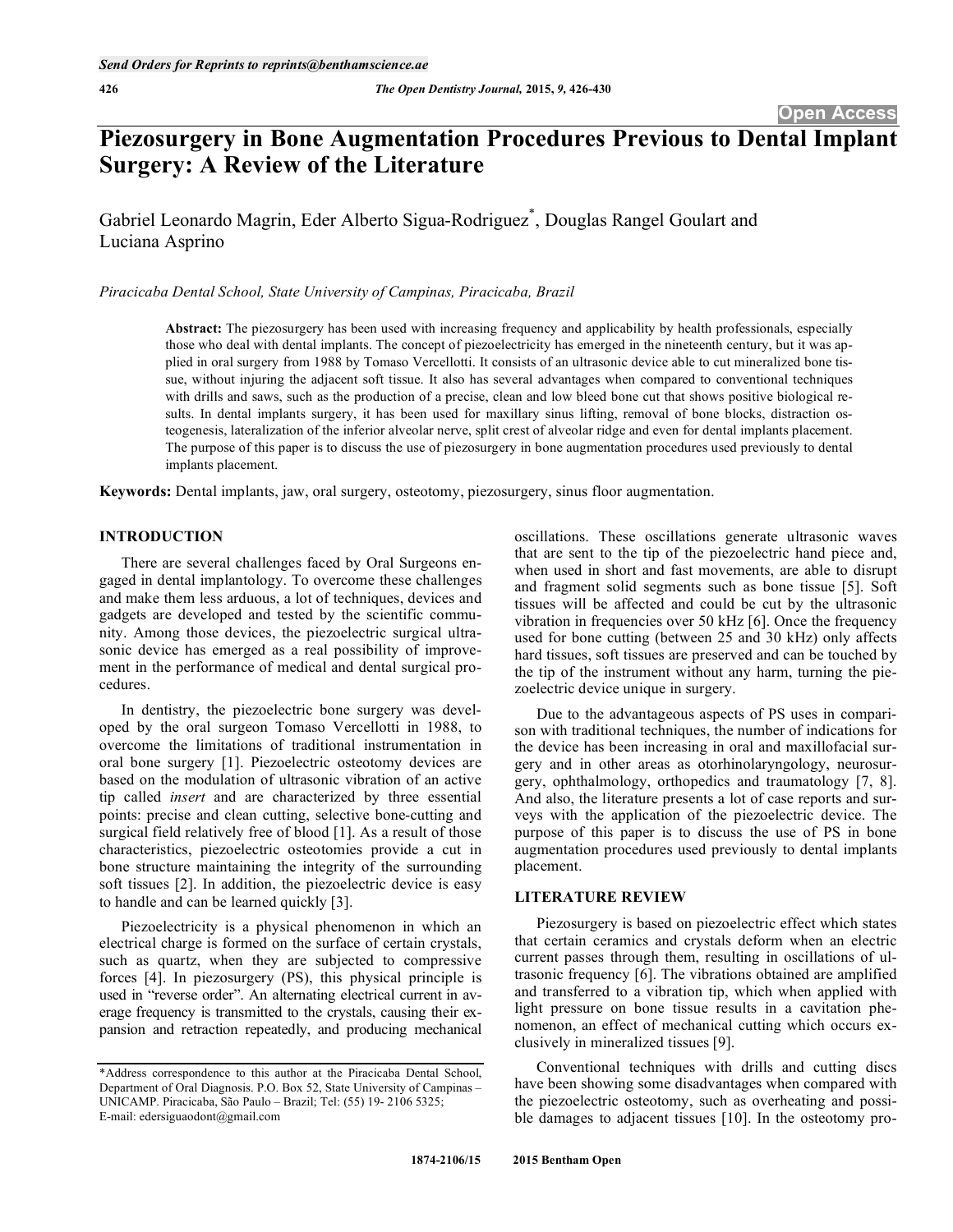cedures the use of this technique showed best biological results in bone remodeling process when it was compared to conventional techniques with saws and drills [11].

Vercellotti *et al.* (2005) analyzed bone remodeling process after piezoelectric osteotomy compared with the conventional techniques which used carbide and diamond burs. It was possible to conclude that PS provided more favorable bone repair when osteotomy and osteoplasty were performed. Therefore, PS could be considered efficient in bone surgery [12].

In contrast to conventional microsaws where blood is moved in and out of the cutting area and the visibility is low, the operative field in PS remains almost blood-free during cutting procedure [13]. Other authors have demonstrated a reduction in inflammatory cells and increased osteogenic activity around implants placed by piezoelectric ultrasound device in comparison with conventional drills systems [14, 15].

Piezosurgery produces less vibration and noise than conventional surgery with burs and saws because it uses microvibrations. These features could minimize patient's psychological stress and fear while the osteotomy is performed under local anesthesia [16]. Furthermore, the device is useful in cases of cutting bone adjacent to important soft tissues structures such as nerves, vessels, Schneiderian membrane and duramater, where mechanical and thermal injuries must be avoided [17].

# **Use for Sinus Lifting Surgery**

The first indication of the piezoelectric surgery device in dental implantology was maxillary sinus lifting surgery [18]. Dental implants placement in the posterior maxilla often finds the maxillary sinus as an anatomical structure which offers a limit to the procedure. Superior premolars and molars edentulism is associated with atrophy of the maxilla and sinus pneumatization that hampered implant placement in this area. The maxillary sinus floor augmentation has been used successfully in the treatment of these cases [19, 20].

The most widely used technique for lifting the sinus floor is the classic sidewall antrostomy, introduced by Tatum in 1976 and subsequently described by Boyne in 1980 [21]. Another famous technique use osteotomes in the alveolar crest, proposed by Summers in 1994 [22]. The decision about which surgical technique perform depends on the remaining bone between the alveolar crest and the floor of the maxillary sinus.

The hydrodynamic pressure applied by irrigating solution in PS helps in sinus membrane dissection. Using piezoelectric ultrasonic vibration of 25-30 kHz, the device cuts only mineralized structures without cutting the soft tissue. The cavitation effect of the system induces a hydropneumatic pressure of saline irrigant that contributes to the atraumatic elevation of the sinus membrane [1]. When the osteotomy of the sidewall of maxillary sinus is performed with piezoelectric ultrasonic vibration the bone loss is usually lower [23].

Vercellotti *et al.* (2001) reported that inadvertent perforation of the membrane is unlikely when piezosurgery technique is applied appropriately [18]. Flemming *et al*., in 1998, illustrated this method in a study with 15 patients in which 21 piezoelectric osteotomies were performed. They found a success rate of 95%. Perforations in the maxillary sinus membrane were observed in only 5% of patients [24]. Wallace *et al.* (2007) conducted a study in which 100 maxillary sinus surgeries were performed using the piezoelectric device. Only 7 cases of perforation of the sinus mucosa were observed. None of these perforations occurred because of the inserts of the piezoelectric unit. All of them were caused by subsequent elevation of the Schneiderian membrane with hand tools. Perforations occurred due to the presence of bony septum (4 cases) and by manipulation of extremely thin membranes (3 cases) [19].

Another advantage of piezoelectric ultrasonic vibration is its accuracy. Compared with micro-oscillating saw, the movement of the active tip of the piezosurgical device is small. Therefore, the cutting accuracy is increased and causes less discomfort to the patient [13]. All lateral antrostomy can be performed with the piezoelectric device inserts. The bone removed by osteotomy may be collected and can be incorporated into the graft that will fill the sinus. The Schneiderian membrane can be detached from the bone with a cone compressor tip without any damage [7].

# **Use for Bone Graft Surgery**

Autogenous bone graft particles of 500 micrometers are ideal for bone regeneration, once they maintain the osteogenic, osteoinductive and osteoconductive potentials [25]. Bone graft surgery is commonly carried out through osteotomies in intraoral bone donor sites, with the aid of surgical drills and saws [26]. PS is suitable to collect the bone particles with optimal size and low heat generation, thereby minimizing the possibility of thermal necrosis [25].

A feature of the use of PS is the significant amount of surviving osteoblasts and osteocytes in bone blocks removed by ultrasonic surgery, besides that, the clinical outcomes sometimes cannot be seem when compared to surgery with rotary instruments [25]. Additionally, the surgical approach is easier at the oral cavity compared to surgical drills that use straight hand pieces, due to the angulation and small size of the piezoelectric tips and hand piece [16]. It is also reported that intraoperative bleeding, as well as bleeding-related complications, are minimal in surgeries where surgical ultrasound is employed, due to the physical phenomenon of cavitation [8]. The preparation of bone blocks for their adaptation over the surgical site in onlay-type grafts can also be performed by PS. Usually, the preparation is easier and safer, however it is more time consuming [7].

The risk of complications with the inadvertent penetration of the mandibular canal or damage to adjacent teeth is virtually eliminated in ultrasonic surgery. In addition, conventional rotary instruments produce excessive heat during osteotomies and this may affect the viability of cells and lead to thermal necrosis [27]. On the other hand, the PS is characterized by cavitation effect, with abundant cooler solution, yielding a harmless thermal effect, and resulting in better biological responses [28].

# **Use for Alveolar Osteogenic Distraction**

Alveolar osteogenic distraction is used to increase the alveolar ridge height in patients requiring therapy with dental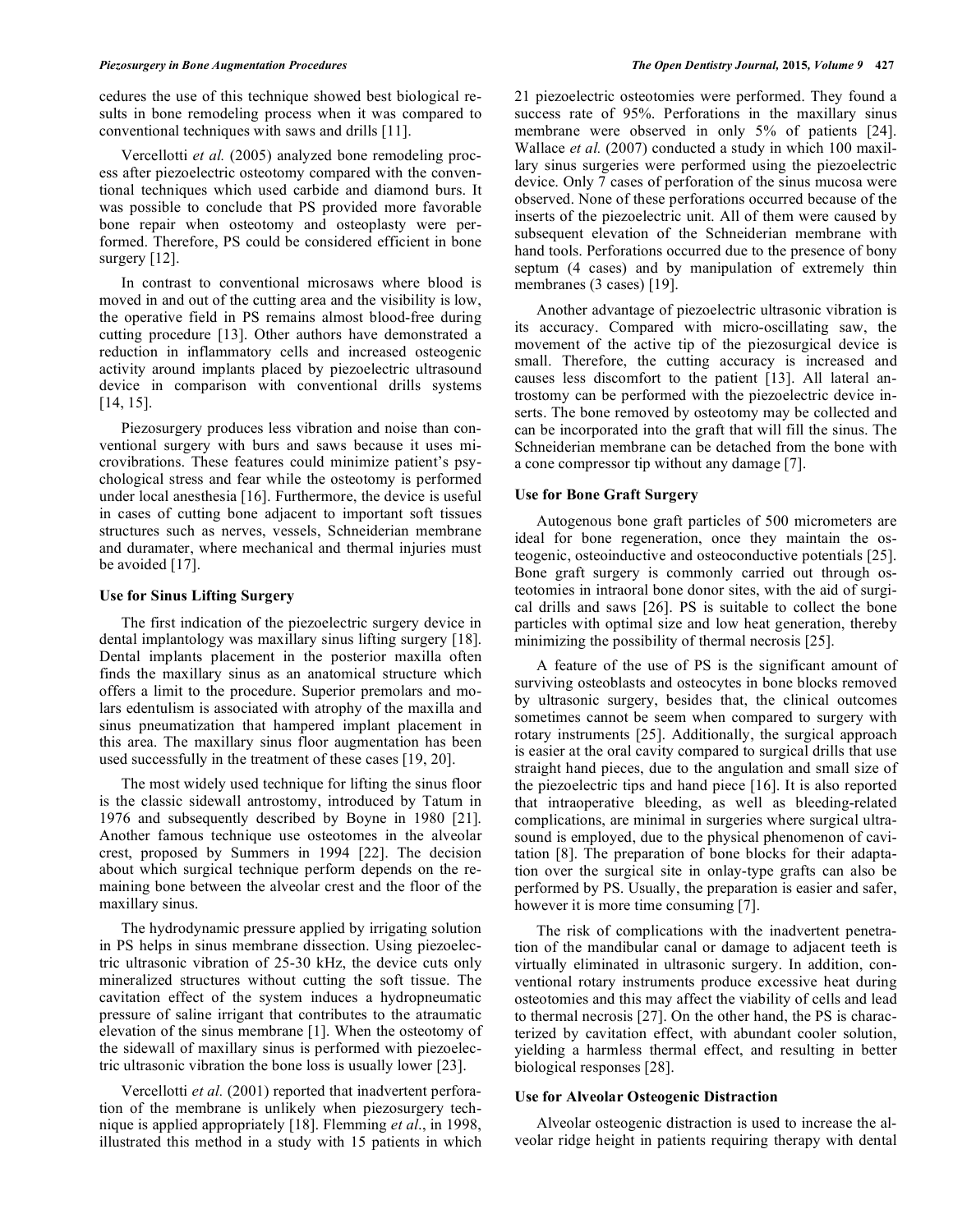implants that have insufficient bone to ensure a proper crown-implant ratio at rehabilitation [29].

Gonzalez-Garcia *et al.* (2008) conducted a study of 17 vertical alveolar distractions in the posterior region of the mandible, 7 in the right side and 10 in the left side. The results were compared between two approaches: conventional technique (11) and piezoelectric technique (6). After analyzing several criteria, the authors concluded that the use of piezoelectric osteotomy in osteogenic distraction in order to increase the alveolar ridge height prior to the installation of dental implants is easier for the surgeon and less prone to intraoperative complications compared with conventional osteotomy procedures. However, the results also suggested that the piezoelectric osteotomy increases the risk of postoperative complications and reduces the overall success rate of rehabilitation, since the *gap* left after the piezoelectric osteotomy is bigger than that of osteotomy performed with conventional instruments, in which the bone-cutting completion is performed with thin chisels [2].

# **Use for Lateralization of the Inferior Alveolar Nerve**

Typically, the amount of bone available for rehabilitation with dental implants in the posterior mandible is reduced, due to bone remodeling occurred following tooth loss in the region together with the presence of the inferior alveolar nerve. This may preclude implants placement without an increase in bone dimension [30].

Among the therapeutic approaches for the treatment of severely atrophic jaws, there is the lateralization of the inferior alveolar nerve with simultaneous implant placement [31]. This technique only demands one surgical procedure, ensures bicortical stability of the implant and requires a total treatment time of approximately 6 months. Its disadvantage is the risk of post-surgical neurosensory changes, including irreversible nerve damage and significant functional consequences [32].

The release of the inferior alveolar nerve involves inserting instruments meticulously through the bone wall, usually with difficult access. The risk of accidental damage to the inferior alveolar nerve during osteotomy is minimized by the piezoelectric cut. In addition, the selective nature of PS with vibration at specific ultrasonic frequency for hard tissues contributes to eliminate common complications and sequelae from the use of conventional rotary instruments [33]. The use of piezoelectric surgery in these cases is very interesting, because it allows a safe osteotomy and easy access to release the nerve [34].

In a clinical study [32], 10 lateralization surgeries of the inferior alveolar nerve and simultaneous installation of dental implants were performed with the aid of piezoelectric devices, in 9 patients. Several tests were conducted to evaluate the postoperative neurosensory consequences. Immediately after surgery, all patients had some degree of neurosensory function decreasing, but at the end of the treatment period, all patients had resolution of their surgical sequelae without complications. The results suggested that surgical transposition of the inferior alveolar nerve with the aid of PS is safe, since all patients in the study had a recovery of their sensory functions in a minimum period (maximum time for recovery, in this study, was 3 months; 8 of the 10 cases having full recovery in 2 weeks). The authors also concluded that, despite the high risk of temporary or permanent nerve damage, the use of PS allowed performing flaps and smaller osteotomies, and reduced total surgical time. It also provided better surgical control over the preparation of the neurovascular bundle and all surgical steps were completed faster [32].

#### **Use for Alveolar Bone Crest Expansion**

In cases with sufficient bone height, but insufficient thickness, bone expansion may be indicated [35]. Split the alveolar crest has been used primarily in the maxilla where bone elasticity is higher [13]. Piezosurgery has shown good results in these situations and the bone can be separated with no trauma. The entire length of the osteotomy can be expanded by inserting osteotomes. This approach allows to achieve the required depth [30].

During bone splitting, there is an additional risk of unwanted fracture, especially in predominantly cortical bone, when the osteotomy is performed with conventional rotary drills and oscillating saws. The PS method decreases the risk of bone fracture, resulting in a more elastic bone following osteotomy with ultrasonic vibration, thus minimizing complications [30].

#### **DISCUSSION**

In oral surgery, PS was introduced to carry out maxillary sinus lifting surgeries more safely [20]. However, new indications continue to appear due to its great performance in cutting bone tissue. Its characteristic of soft tissue preservation transforms procedures that were usually critical into simple and perfectly executable [36].

The most common intra-operative complication with sinus lift surgery is perforation of the Schneiderian membrane [3, 7, 19]. The perforation rate reported in the literature in surgeries performed by conventional technique without using the piezoelectric device ranges between 14 and 56% [20], with an average of 30% [19]. According to the literature, for surgeries in which PS was employed, this rate fell. Some authors work with numbers between 5% [18] and 7% [19]. These authors also concluded that in most cases these perforations occurred during membrane handling with hand tools, rather than during the use of ultrasound.

Still in sinus lift surgeries, occasionally, during the use of rotary instruments, there may be bleeding from the cut of branches of anastomosis of the lower arm of the posterior superior alveolar artery and infraorbital artery, more often in vertical osteotomies in the posterior region of maxilla. This artery is present in 100% of cases [37]. With the use of PS this risk is greatly diminished or even eliminated. The piezosurgical device promotes a clean surgical area as it keeps it free from bleeding during bone cutting, due to the effect of air-water cavitation of the ultrasonic device. This allows a better view of the surgical site [20]. The cooling solution by hydropneumatic pressure assists in the Schneiderian membrane release [12] which minimizes the risk of perforations.

The main disadvantage of the piezosurgery in the bone augmentation procedures and osteotomies is its difficulty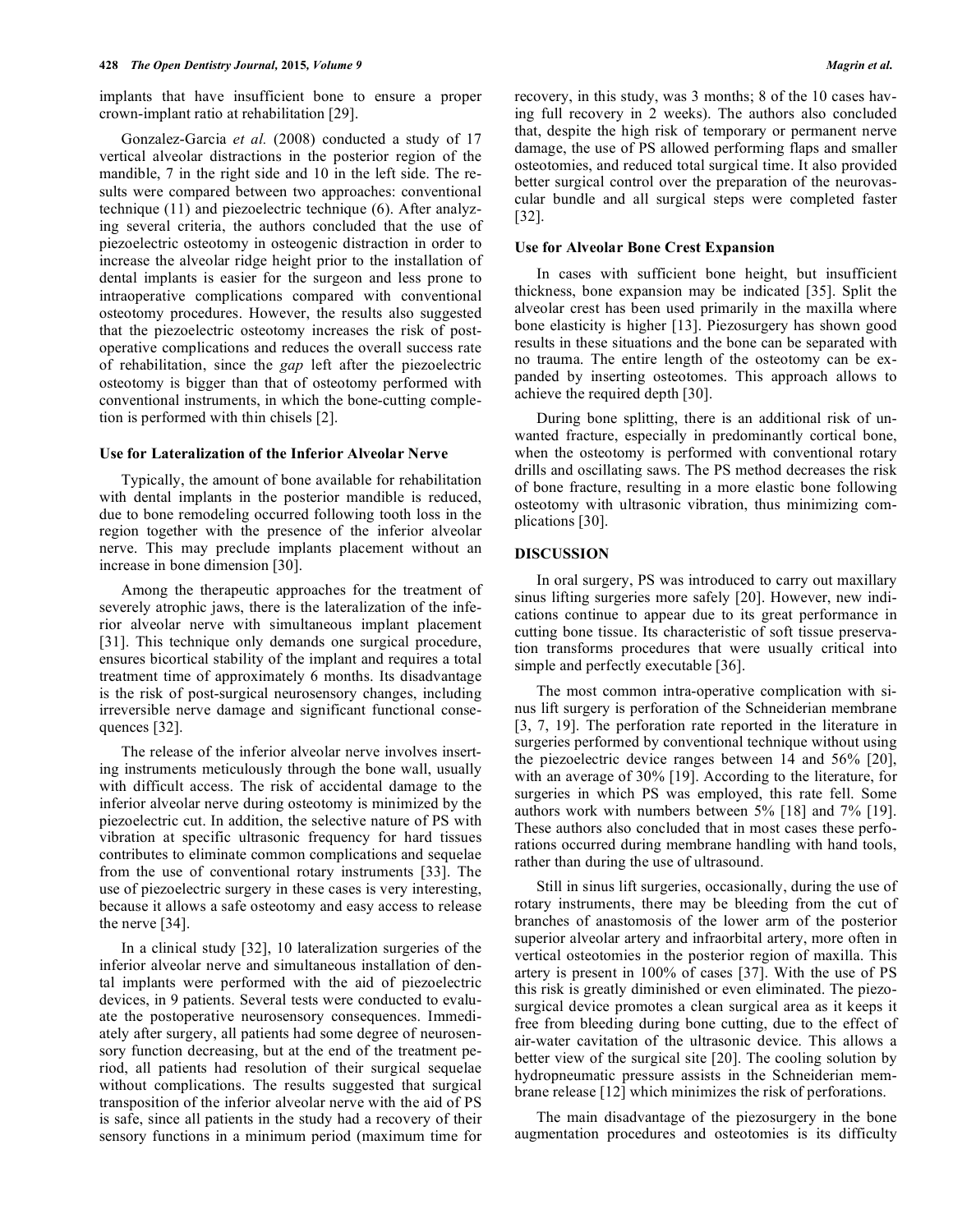### *Piezosurgery in Bone Augmentation Procedures The Open Dentistry Journal,* **2015***, Volume 9* **429**

against the cortical bone [11, 33]. Common donor sites for bone grafting, such as chin, mandibular ramus and parietal bones, are composed primarily of cortical bone. Thus, the use of PS, in theory, would be difficult. Nevertheless, the piezosurgical device is considered the best instrument available for collecting autogenous grafts, even in cortical bone [36]. Ultrasonic vibrations improve the breaking of solid interfaces and facilitate the cleavage of the graft from the donor site. The collection of bone blocks is performed without the use of chisel and hammer. These instruments are known for the violent impact and the risk of unwanted bone fracture [16]. Moreover, ultrasonic vibration allows cortical bone splitting while preserving the surrounding soft tissues [33]. The use of ultrasonic tips is extremely safe and effective, preserving vital structures such as nerves and blood vessels [8].

The hypothesis of bone overheating by the vibration of the tips still remains [38]. However, many authors have shown that the overheating generated by the use of rotary instruments is larger and more harmful to cells, compared with the use of piezoelectricity. Histological findings showed less thermal necrosis of bone collected by PS when compared with other methods [6].

The fact that the piezosurgical bone cutting produces less heat revealed in microphotographic and histomorphometric studies a less pronounced inflammatory response. When comparing high and low-speed burs, chisels, pliers, gougeshaped bone chisel, and piezoelectric device for autogenous bone harvesting, there was not a predominance of dead cells in the PS group as in others. It was found in the inflammatory process a greater number of regulatory proteins such as  $(BMP)$ -4,  $(TGF)$ - $\beta$  2, tumour necrosis factor  $\alpha$ , and interleu- $\sin$ -1  $\beta$  and -10. The neo-osteogenesis process was also better with a rapid increasing in  $(BMP)$ -4 and  $(TGF)$ - $\beta$  2 (bony repair inducers) and a minor amount of pro-inflammatory proteins [39].

For a histological study, cortical bone particles were collected by piezoelectric ultrasound and conventional drills. The bone particles were compared by using histomorphometric analyses that investigate bone morphology, cell viability and differentiation. This study showed that autogenous bone particles collected with PS contained more cells that differentiated into osteoblasts [10]. Still on the biological aspect, studies have stated that the use of ultrasound for osteotomies reduces damage to osteocytes and promotes greater survival of living bone cells during autogenous bone graft. Additionally, they stated that the piezoelectric surgical technique is more effective in stimulating osteogenesis around implants, promoting greater number of osteoblasts in the implant receptor sites and reducing local inflammatory precursors [14, 39].

The increased surgical time during surgical preparation and osteotomies is also considered a problem by some authors. In fact, the PS technique does not increase the total surgical time of the procedures, because the time spent to protect the soft tissues is minimized [20]. Furthermore, the number of instruments required to perform the osteotomies in many cases is reduced to only the ultrasonic hand piece. This leads to a reduction on the time spent with the exchange of instruments [2].

# **CONCLUSION**

The piezosurgical device is safe and effective to work on bone tissues. Primarily in dental implantology, the use of this device makes the dentists' work easier and provides comfort to patients. The advantages of piezoelectric surgery are protection of soft tissues, better visualization of the surgical field, reduction of noise and vibration, reduction in stress and fear of the patient, reduction of bleeding, and increase in comfort for the surgeon's work. Its use is increasing as well as the application areas.

# **CONFLICT OF INTEREST**

The authors confirm that this article content has no conflict of interest.

#### **ACKNOWLEDGEMENTS**

Declared none.

# **REFERENCES**

- [1] Vercellotti T. Technological characteristics and clinical indications of piezoelectric bone surgery. Minerva Stomatol 2004; 53: 207-14.
- [2] Gonzalez-Garcia A, Diniz-Freitas M, Somoza-Martin M, Garcia-Garcia A. Piezoelectric and conventional osteotomy in alveolar distraction osteogenesis in a series of 17 patients. Int J Oral Maxillofac Implants 2008; 23: 891-6.
- [3] Robiony M, Polini F, Costa F, Vercellotti T, Politi M. Piezoelectric bone cutting in multipiece maxillary osteotomies. J Oral Maxillofac Surg 2004; 62: 759-61.
- [4] Callister WD. Materials Science and Engineering: An Introduction. New York: Techbooks 2008.
- [5] Leclercq P, Zenati C, Dohan DM. Ultrasonic bone cut part 2: Stateof-the-art specific clinical applications. J Oral Maxillofac Surg 2008; 66: 183-8.
- [6] Leclercq P, Zenati C, Amr S, Dohan DM. Ultrasonic bone cut part 1: State-of-the-art technologies and common applications. J Oral Maxillofac Surg 2008; 66: 177-82.
- [7] Pavlikova G, Foltan R, Horka M, Hanzelka T, Borunska H, Sedy J. Piezosurgery in oral and maxillofacial surgery. Int J Oral Maxillofac Surg 2011; 40: 451-7.
- [8] Happa A. Use of a piezoelectric surgical device to harvest bone grafts from the mandibular ramus: report of 40 cases. Int J Periodontics Restorative Dent 2007; 27(3): 241-9.
- [9] Crosetti E, Battiston B, Succo G. Piezosurgery in head and neck oncological and reconstructive surgery: personal experience on 127 cases. Acta Otorhinolaryngol Ital 2009; 29: 1-9.
- [10] Chiriac G, Herten M, Schwarz F, Rothamel D, Becker J. Autogenous bone chips: influence of a new piezoelectric device (Piezosurgery) on chip morphology, cell viability and differentiation. J Clin Periodontol 2005; 32: 994-9.
- [11] Stubinger S, Kuttenberger J, Filippi A, Sader R, Zeilhofer HF. Intraoral piezosurgery: preliminary results of a new technique. J Oral Maxillofac Surg 2005; 63: 1283-7.
- [12] Vercellotti T, Nevins ML, Kim DM, *et al.* Osseous response following resective therapy with piezosurgery. Int J Periodontics Restorative Dent 2005; 25: 543-9.
- [13] Schlee M, Steigmann M, Bratu E, Garg AK. Piezosurgery: basics and possibilities. Implants Dent 2006;15: 334-40.
- [14] Preti G, Martinasso G, Peirone B, *et al.* Cytokines and growth factors involved in the osseointegration of oral titanium implants positioned using piezoelectric bone surgery versus a drill technique: a pilot study in minipigs. J Periodontol 2007; 78: 716-22.
- [15] Robiony M, Polini F, Costa F, Toro C, Politi M. Ultrasound piezoelectric vibrations to perform osteotomies in rhinoplasty. J Oral Maxillofac Surg 2007; 65: 1035-8.
- [16] Sohn DS, Ahn MR, Lee WH, Yeo DS, Lim SY. Piezoelectric osteotomy for intraoral harvesting of bone blocks. Int J Periodontics Restorative Dent 2007; 27: 127-31.